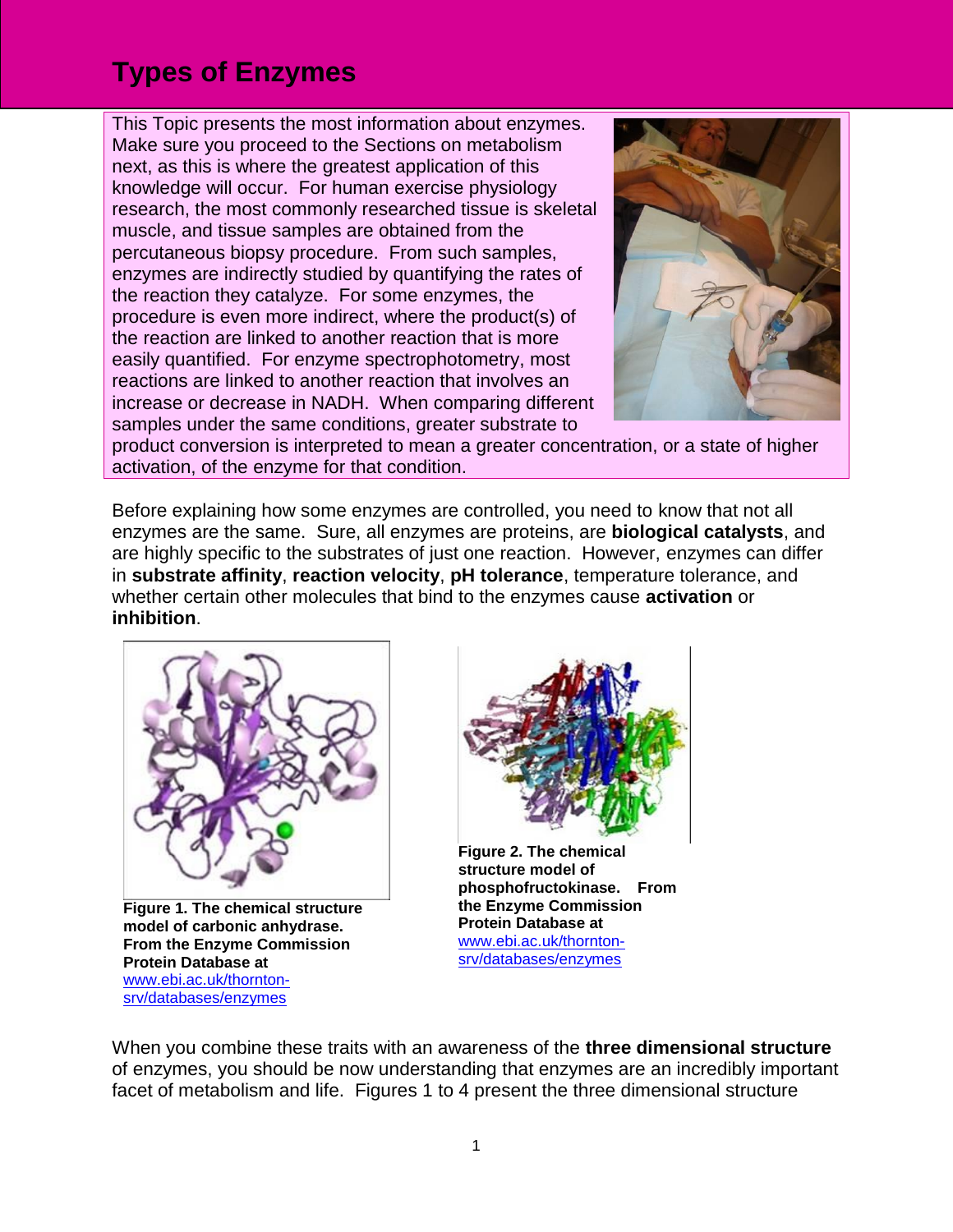

**Figure 3. The chemical structure model of lactate dehydrogenase. From the Enzyme Commission Protein Database at**  [www.ebi.ac.uk/thornton](http://www.ebi.ac.uk/thornton-srv/databases/enzymes)[srv/databases/enzymes](http://www.ebi.ac.uk/thornton-srv/databases/enzymes)



**Figure 4. The chemical structure model of citrate synthase. From the Enzyme Commission Protein Database at** [www.ebi.ac.uk/thornton](http://www.ebi.ac.uk/thornton-srv/databases/enzymes)[srv/databases/enzymes](http://www.ebi.ac.uk/thornton-srv/databases/enzymes)

models of **carbonic anhydrase** (blood CO<sub>2</sub> transport), **phoshofructokinase** (glycolysis), **lactate dehydrogenase** (glycolysis) and **citrate synthase** (TCA Cycle). Somewhere within the protein primary, secondary and tertiary structure components, substrates bind to be catalytically converted to products. For many enzymes, other molecules can bind to either activate or inhibit the enzyme, or multiple **substrate binding sites** exist to facilitate improved enzyme function. Thus, enzymes can also be classified by whether they can or cannot be activated or inhibited.

#### *Michaelis-Menten Enzymes*

Enzymes can have their catalytic properties revealed by graphing the reaction velocity to substrate concentration (Figure 5). Figure 5 reveals the typical profile for an enzyme obeying **Michaelis-Menten kinetics**, where substrates bind to an enzyme forming an **enzymesubstrate complex**, then proceeding either back to the separate enzyme and substrates or to **product formation**. The mathematic expression of this model is presented in Equation 1.

$$
E + S \xleftrightarrow[k] \xrightarrow{\text{k1}} ES \xrightarrow{\text{k3}} E + P
$$

maximal velocity (Vmax) Vmax Reaction Velocity (V) Vmax/2  $K_M$ **Sustrate Concentration [S]** 



Equation 1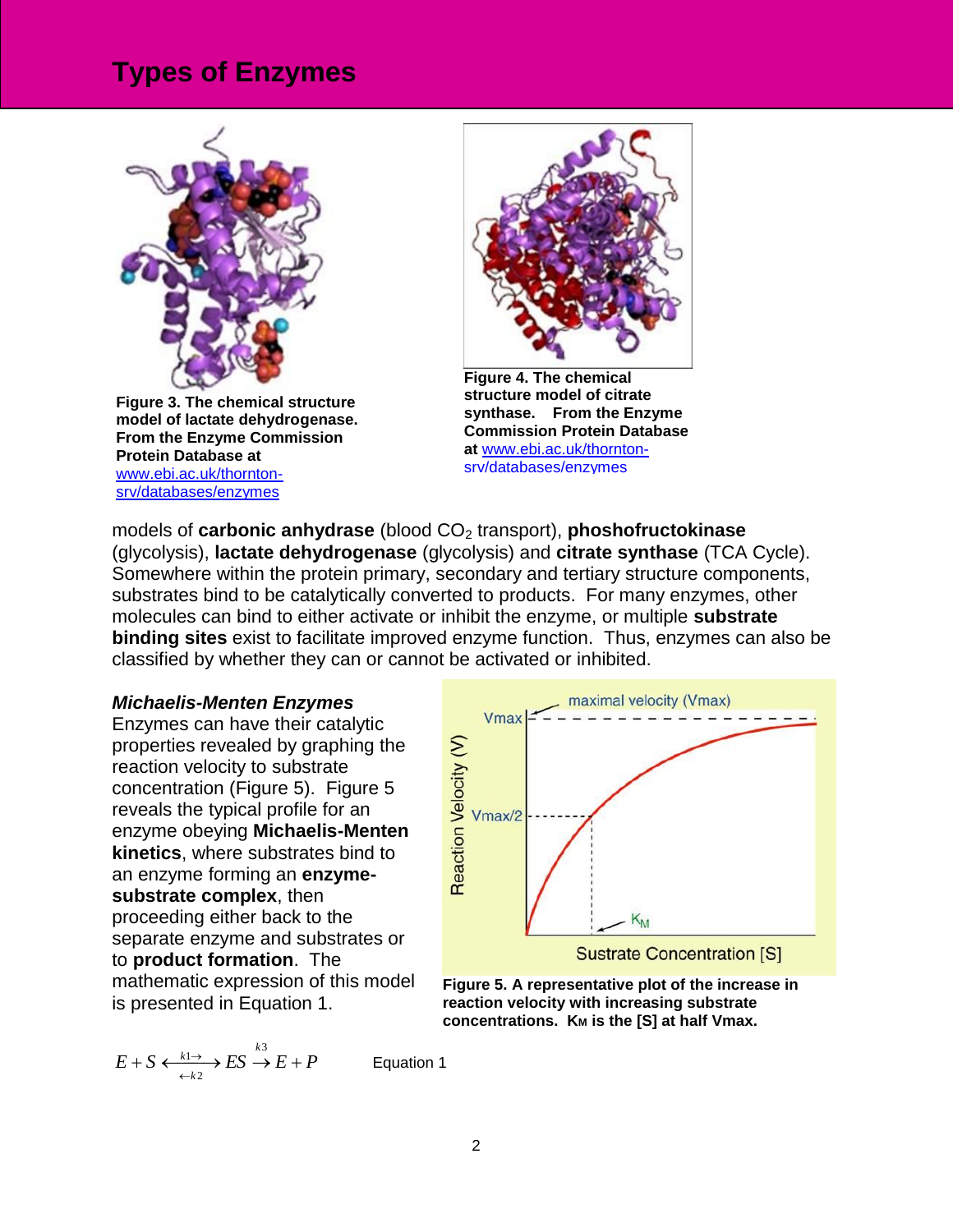Note that k2 is negligible for all **Michaelis-Menten enzyme** catalyzed reactions when [P] is small.

Subsequent research of Michaelis-Menten kinetics revealed that from such analyses an enzyme's **maximal catalytic velocity (Vmax)** can be determined, as well as the substrate concentration at half Vmax, referred to as the **Michaelis constant (KM)**. For example,



**Figure 6. A reciprocal plot, revealing the K<sub>M</sub> and Vmax of the enzyme.**

when data of Figure 5 are reciprocated, and re-graphed (double reciprocal plot) (Figure 6), the Vmax and KM are easily quantified from the y-intercept and x-intercept, respectively.

As there is never enough substrate inside a cell to tax an enyzme's Vmax capacity, the KM and corresponding reaction velocity are the most important kinetic properties of an enzyme. The higher the reaction velocity at KM, and the lower the substrate concentration at KM, the more effective the enzyme is for catalysis. This is because the enzyme has high rates of catalysis despite a low substrate concentration. Remember, most substrates inside a cell are measured in the mmolar/kg wet wt range.

Michaeilis-Menten enzymes can be inhibited by certain molecules, other than substrates or products, that bind to the enzyme. Such molecules are referred to as inhibitors, and can either bind to the active site, competing with substrates (**competitive inhibitors**), or bind elsewhere on the enzyme while still impairing either of substrate binding (**noncompetitive inhibitors**) (Equation 1 *k1*) or the conversion of the ES complex to enzyme plus product (Equation 1 *k2* and *k3*).

#### *Allosteric Enzymes*

Not all enzymes operate according to Michaelis-Menten kinetics. Some enzymes have a more sigmoidal V to [S] profile as shown in Figure 7. This different profile exhibits what is called **cooperativity**. This results from the binding of substrate to more than one binding site, or the binding of an activator at a different site (activation), that increases the kinetics of binding between substrates and the enzyme. As such, k1 and k3 from Equation 1 are not constants, but change depending on the nature and extent of substrate and/or activator binding.

A good example of enzyme activation is the adenosine monophosphate (AMP) activation of each of **phosphorylase** (glycogen breakdown) and phosphofructokinase (PFK, glycolysis). As a general rule, remember that allosteric enzymes are typically found near the beginning and end of metabolic pathways. Phosphorylase is important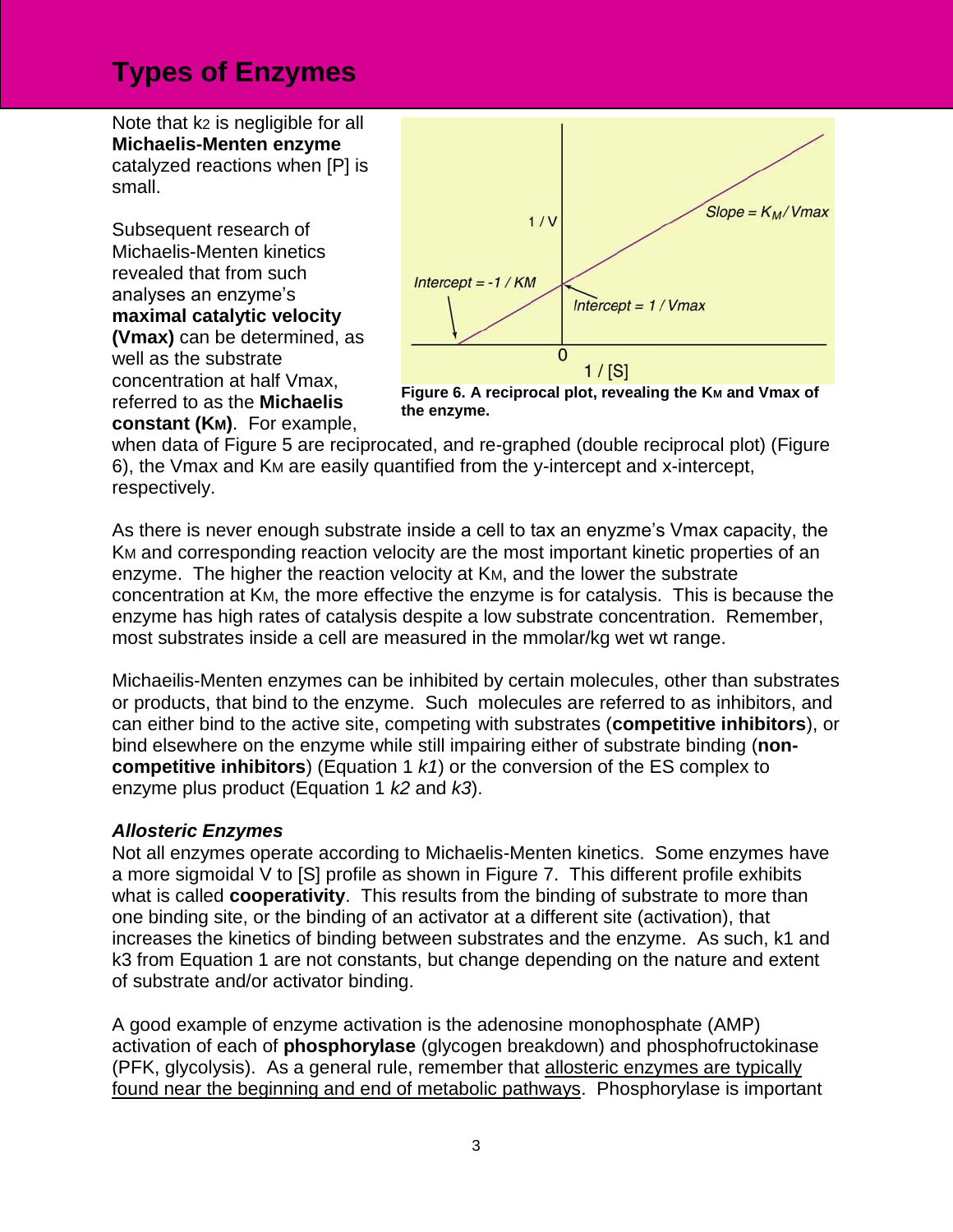because it catalyzes the breakdown of **glycogen**, releasing glucose-1 phosphate molecules, which eventually forms **glucose-6 phosphate (G6P)** to fuel glycolysis. PFK catalyzes a reaction near the beginning of **glycolysis**, so these two enzymes, when regulated, control both substrate flux to and through glycolysis. If such reaction locations were not controlled by allosteric enzymes, there would be **glycogenolysis** and glycolysis occurring when the cell did not need such catabolism and free energy release, which would be a waste of energy nutrients. Ideally, the muscle cell, for example, needs to conserve





**concentrations for an allosteric enzyme.**

and maximize muscle glycogen for the times it is needed, such as during **intense exercise**. It only makes sense that glycolysis is regulated similarly so that when glycogen is being broken down, glycolysis is able to use these substrate molecules (G6P) and release sufficient free energy to form ATP for muscle contraction.

### **Glossary Words**

**biological catalysts** refers to enzymes, which are proteins that increase the speed of chemical reactions without being a product or substrate, or changing the energetics and therefore directionality of chemical reactions.

**substrate affinity** is the attraction between an enzyme and the substrate(s) of a specific chemical reaction.

**reaction velocity** is the rate at which a reaction proceeds to product formation.

**pH tolerance** when applied to enzymes, refers to the extent that enzyme catalysis is unaffected by changes in pH.

**activation** refers to the increase in enzyme catalysis in response to the binding of activator compounds/metabolites to the enzyme.

**inhibition** is the decrease in enzyme catalysis in response to the binding of inhibitor compounds/metabolites to the enzyme.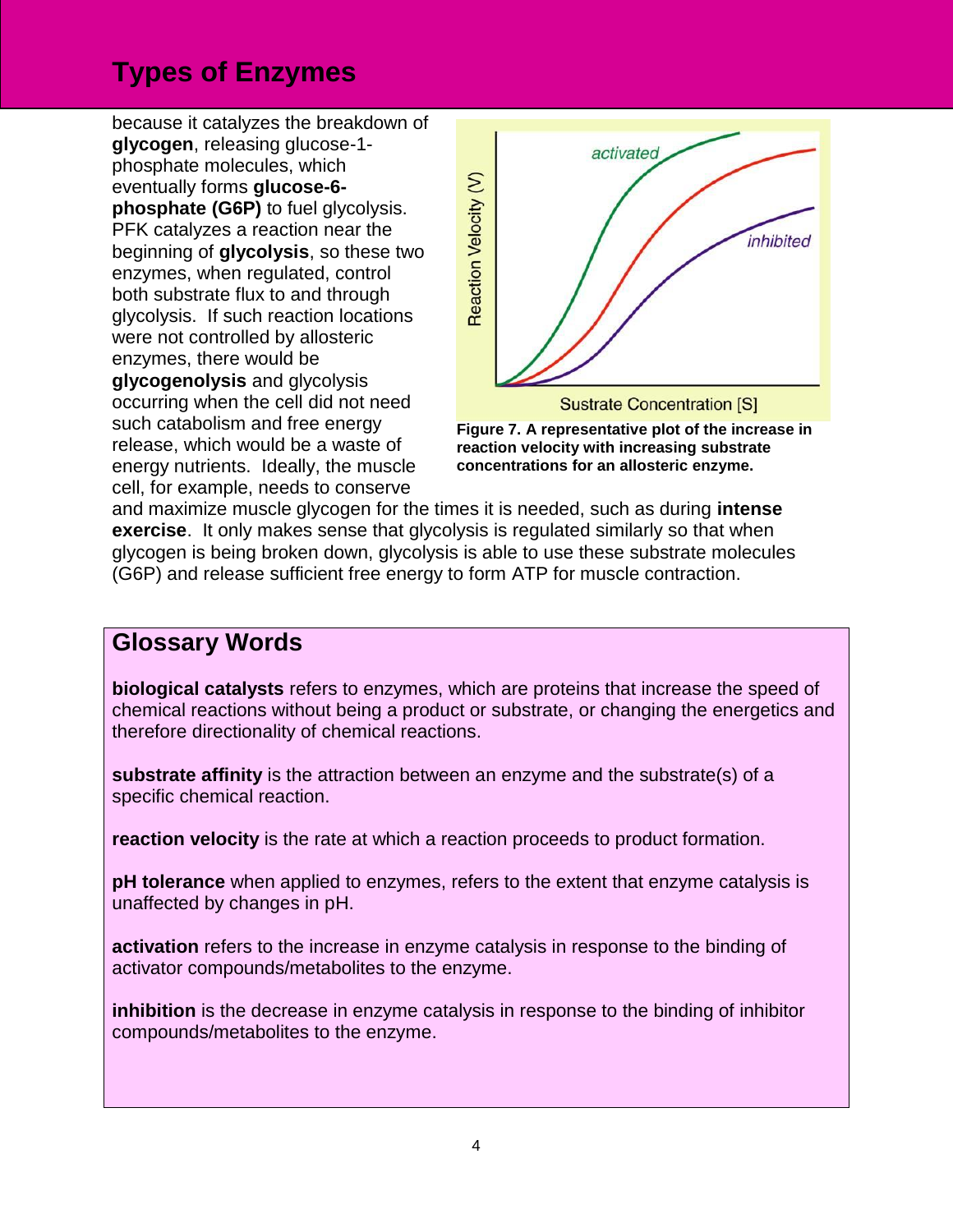**three dimensional structure** is the result of amino acid chain folding into multiple secondary structures that induce electronic interactions between amino acid side chains resulting in additional conformational alterations.

**carbonic anhydrase** is the enzyme that catalyzes the conversion of water (H2O) and carbon dioxide (CO2) to carbonic acid (H2CO3), and vice-versa.

**phoshofructokinase** is the enzyme that catalyzes the conversion of frutsose-6 phosphate (F6P) to fructose-1,6-bisphosphate (F1,6P).

**lactate dehydrogenase** is the enzyme that catalyzes the conversion of pyruvate to lactate, and vice-versa.

**Citrate synthase** is the enzyme that catalyzes the conversion of oxaloacetate and acetyl-CoA to citrate, within the TCA cycle of the mitochondria.

**substrate binding sites** are located within an enzyme 3-dimensional structure where substrate(s) bind via electronic interactions.

**Michaelis-Menten kinetics** refer the change in an enzyme catalyzed reaction velocity profile with increasing substrate concentrations for enzymes that are not allosterically activated.

**enzyme-substrate complex** is the complex formed when substrate(s) bind (electronically interact) to an enzyme.

**product formation** refers to the formation of product in enzyme catalysis.

**Michaelis-Menten enzyme** is an enzyme that adheres to Michaelis-Menten kinetics, involving a hyperbolic increase in enzyme activity with an increased [S].

**maximal catalytic velocity (Vmax)** is the maximal rate of catalysis for a specific enzyme. This is a measureable but non-physiological entitiy, as cells never have sufficient substrate for an enzyme to operate anywhere near Vmax.

**Michaelis constant (KM)** is the substrate concentration at one-half of Vmax.

**competitive inhibitors** are compounds/metabolites that when bound (electronically interact) to similar binding sites of an enzyme decrease the rate of enzyme catalysis.

**non-competitive inhibitors** are compounds/metabolites that when bound (electronically interact) to different binding sites of an enzyme decrease the rate of enzyme catalysis

**cooperativity** refers to the trait of the reaction velocity to substrate concentration curve (sigmoidal response) resulting from multiple substrate and/or activator binding sites, that